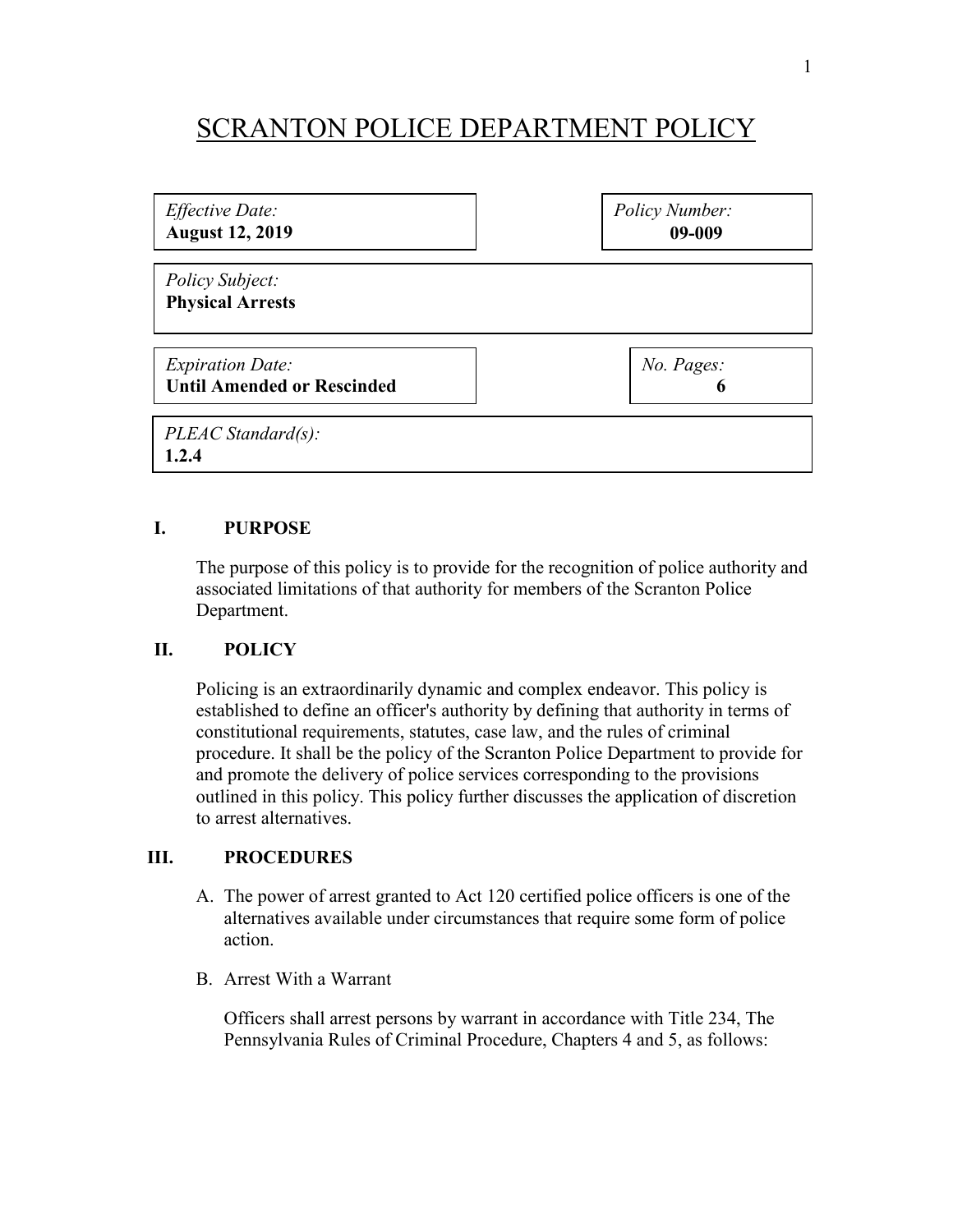- 1. Governs criminal proceedings in all courts, including courts not of record. All actions involving arrests by warrant for Penal Laws of the Commonwealth of Pennsylvania must follow these rules.
- 2. Summary warrant issuance, Chapter 4, Part D, Rules 430-431, Issuance of a Warrant.
- 3. Court case arrest warrant issuance, Chapter 5, Part B (3), Arrest Procedures in Court Cases provides that the issuing authority shall issue a warrant of arrest when:
	- a. The offense charged is punishable by a sentence to imprisonment of more than five years or the defendant is charged with more than one offense and one of such offenses is punishable by a sentence to imprisonment of more than five years.
	- b. The issuing authority has reasonable grounds to believe that the defendant will not obey a summons.
	- c. The summons has been returned undelivered.
	- d. The summons has been served and disobeyed by a defendant.
	- e. The identity of the defendant is unknown.
- 4. Chapter 5, Part B (3)(a), Arrest Warrants, Rule 513, Requirements for Issuance.
	- a. No arrest warrant shall be issued but upon probable cause supported by one or more affidavits sworn to before the issuing authority.
	- b. Officers shall submit an Affidavit of Probable Cause, under the provisions of the Pa. Rules of Criminal Procedure, with all Criminal Complaints where an arrest warrant is required or being requested.
- C. Arrests Without a Warrant
	- 1. Officers shall arrest persons without a warrant as follows:
		- a. Title 234, Pennsylvania Rules of Criminal Procedure, Chapters 4 & 5.
			- 1) Governs criminal proceedings in all courts, including courts not of record. All actions involving arrests by warrant for Penal Laws of the Commonwealth of Pennsylvania must follow these rules.
			- 2) Summary arrest procedures; Chapter 4, Rule 440, Procedures in Summary Cases When Defendant is Arrested Without Warrant; Chapter 4, Rule 441, Procedure Following Arrest Without Warrant.
			- 3) Court case arrest procedures; Chapter 5, Rule 519, Procedures in Court Cases Initiated by Arrest without Warrant.
				- a) Warrantless arrest is authorized when the offense is a felony or misdemeanor committed in the presence of the officer making the arrest.
				- b) Warrantless arrest is authorized based upon probable cause when the offense is a felony.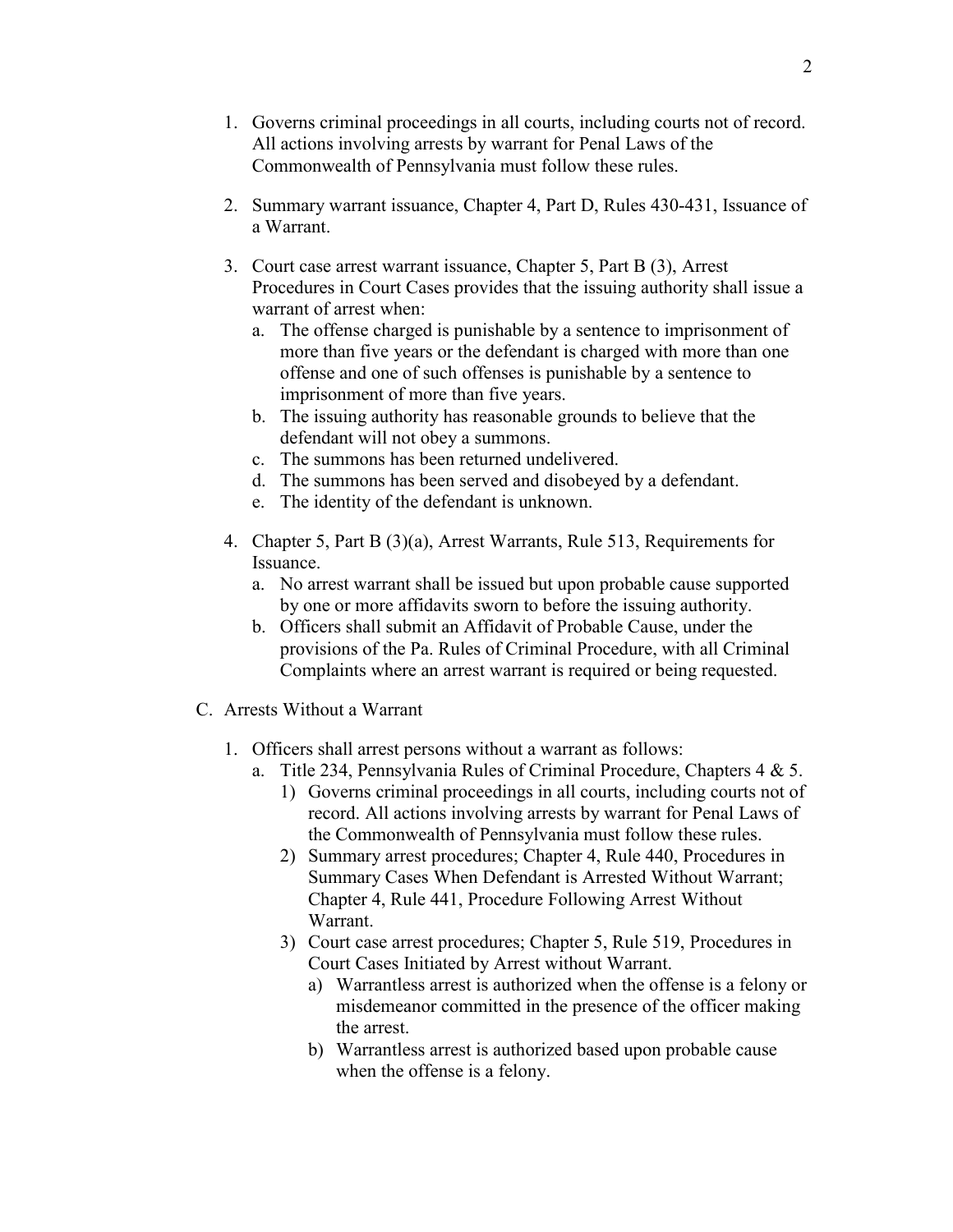- c) Warrantless arrest is authorized upon probable cause when the offense is a misdemeanor not committed in the presence of the officer making the arrest when such arrest without warrant is specifically authorized by statute.
- 4) Chapter 5 (b). Arrest without Warrant. Rule 519, Procedure in Court Cases Initiated by Arrest Without Warrant.
	- a) When an officer has arrested a defendant without a warrant in a court case, the officer shall file a complaint against the defendant and he/she shall be afforded a preliminary arraignment before the proper issuing authority without unnecessary delay.
	- b) Prompt release of the defendant following Warrantless arrest, instead of preliminary arraignment, shall be considered by officers in the following circumstances, as provided for in this Rule:
		- i) When a defendant has been arrested without a warrant for driving under the influence of alcohol or controlled substances.
		- ii) When the most serious offense charged is a misdemeanor of the second degree.
		- iii) When the defendant is a resident of the Commonwealth.
		- iv) When the defendant poses no threat of immediate physical harm to any other person or to himself or herself.
		- v) When the arresting officer has reasonable grounds to believe that the defendant will appear as required if the charges are instituted by summons.
		- vi) When the defendant does not demand to be taken before an issuing authority.
	- c) In cases where the defendant is released pursuant to Rule 519, officers shall file a complaint against the defendant within five (5) days of the defendant's release. Thereafter, a summons, not a warrant of arrest, shall be issued and the case shall proceed as provided for in Rule 110 of the Pennsylvania Rules of Criminal Procedure.
	- d) Affidavits of Probable Cause are required when the defendant is taken before an issuing authority for formal contact with the criminal justice system through preliminary arraignment.
- b. Warrantless arrest authorized by statute.
	- 1) Title 18, Crimes Code of Pennsylvania, Chapter 27, Assaults, Section 2711.

Officers shall have the same right of arrest without a warrant as in a felony whenever the officer has probable cause to believe the defendant has violated crimes code section 2701 (related to simple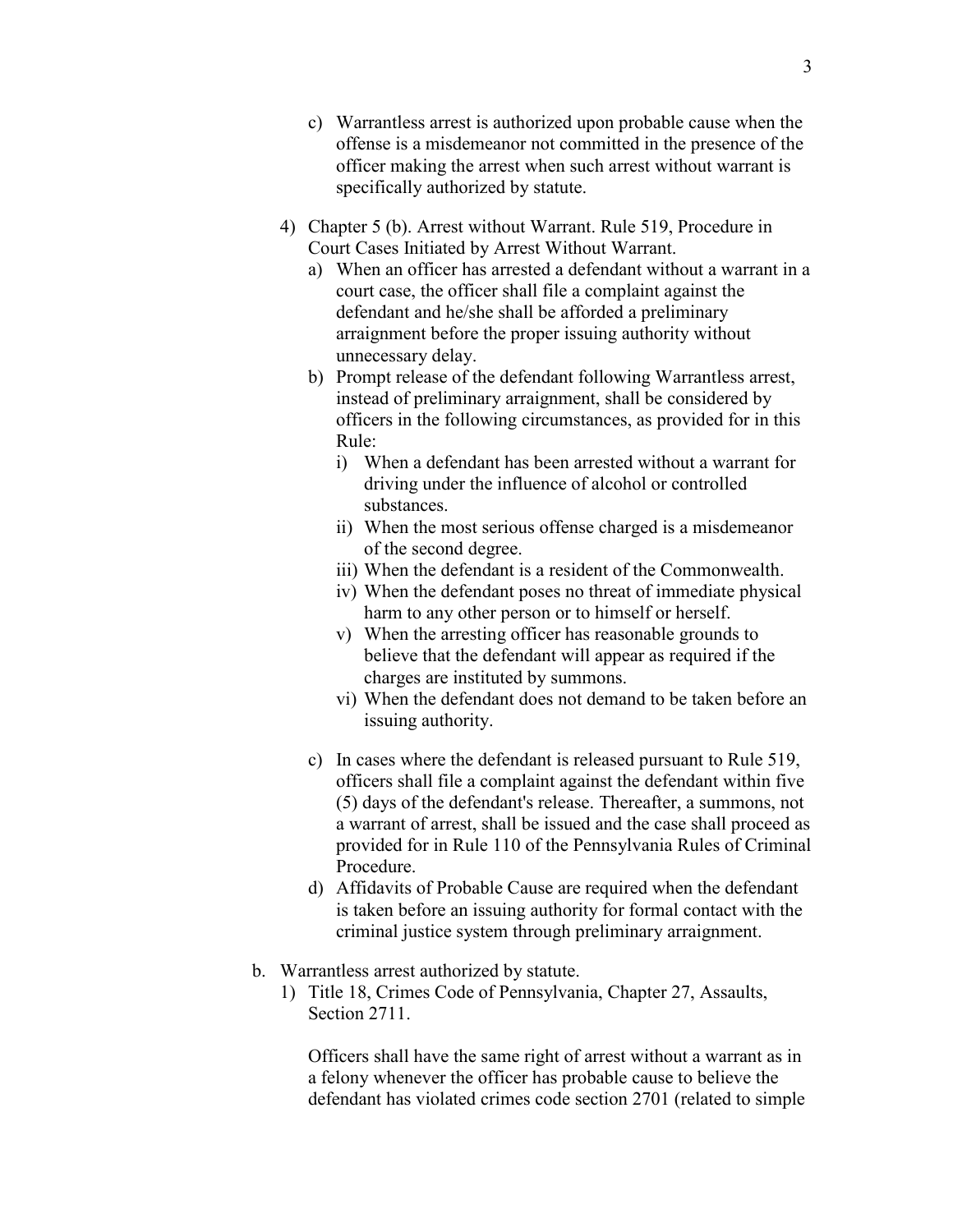assault), 2702 (a)(3), (4) and (5) (related to aggravated assault, or 2705 (related to recklessly endangering another person) against his spouse or other person with whom he resides or has formerly resided although the offense did not take place in the presence of the police officer if the officer first observed recent physical injury to the victim or corroborative evidence of the offense(s).

2) Title 18, Crimes Code of Pennsylvania, Chapter 39, Theft, Subchapter B, Section 3904.

Officers shall have the same right of arrest without a warrant for any grade of theft as exists or may hereafter exist as in the case of the commission of a felony.

- 3) Title 75, Vehicle Code of Pennsylvania, Chapter 63, Enforcement, Subchapter A, Section 6304, Authority to Arrest Without a Warrant.
	- a) Officers may arrest any non-resident who violates any provision of this title in the presence of the officer making the arrest.
	- b) Upon arrest of a non-resident under this Section, the officer shall proceed in accordance with the provisions of Section 6305 of the Vehicle Code.
- 4) Title 42, Pa. C.S. Section 8902 authorizes arrests without a warrant under Title 18, Crimes Code of Pennsylvania, when a police officer has probable cause from viewing ongoing conduct which imperils the personal security of any person or endangers public or private property when such conduct constitutes certain summary offenses.

General Rule – Warrantless arrests, upon probable cause, shall only be authorized for the following summary offenses of Title 18 when there is ongoing conduct that imperils the personal security of any person or endangers public or private property.

- a) Disorderly Conduct (18 Pa. C.S. Section 5503).
- b) Public Drunkenness (18 Pa. C.S. Section 5505).
- c) Obstructing Highway (18 Pa. C.S. Section 5507).
- d) Underage Purchase/Possession of Liquor (18 Pa. C.S. Section 6308) (under 18 years of age).
- 2. Alternatives to Arrest Officers shall institute proceedings by citation in summary cases based upon the following procedural guidelines.

Chapter 4 of the Pennsylvania Rules of Criminal Procedure.

- a. Governs criminal proceedings in all courts, including courts not of record. All actions involving arrests by warrant for Penal Laws of the Commonwealth of Pennsylvania must follow these rules.
- b. Summary arrest procedures: Chapter 4, Rule 400, Means of Instituting Proceedings in Summary Cases, sets rules governing the instituting of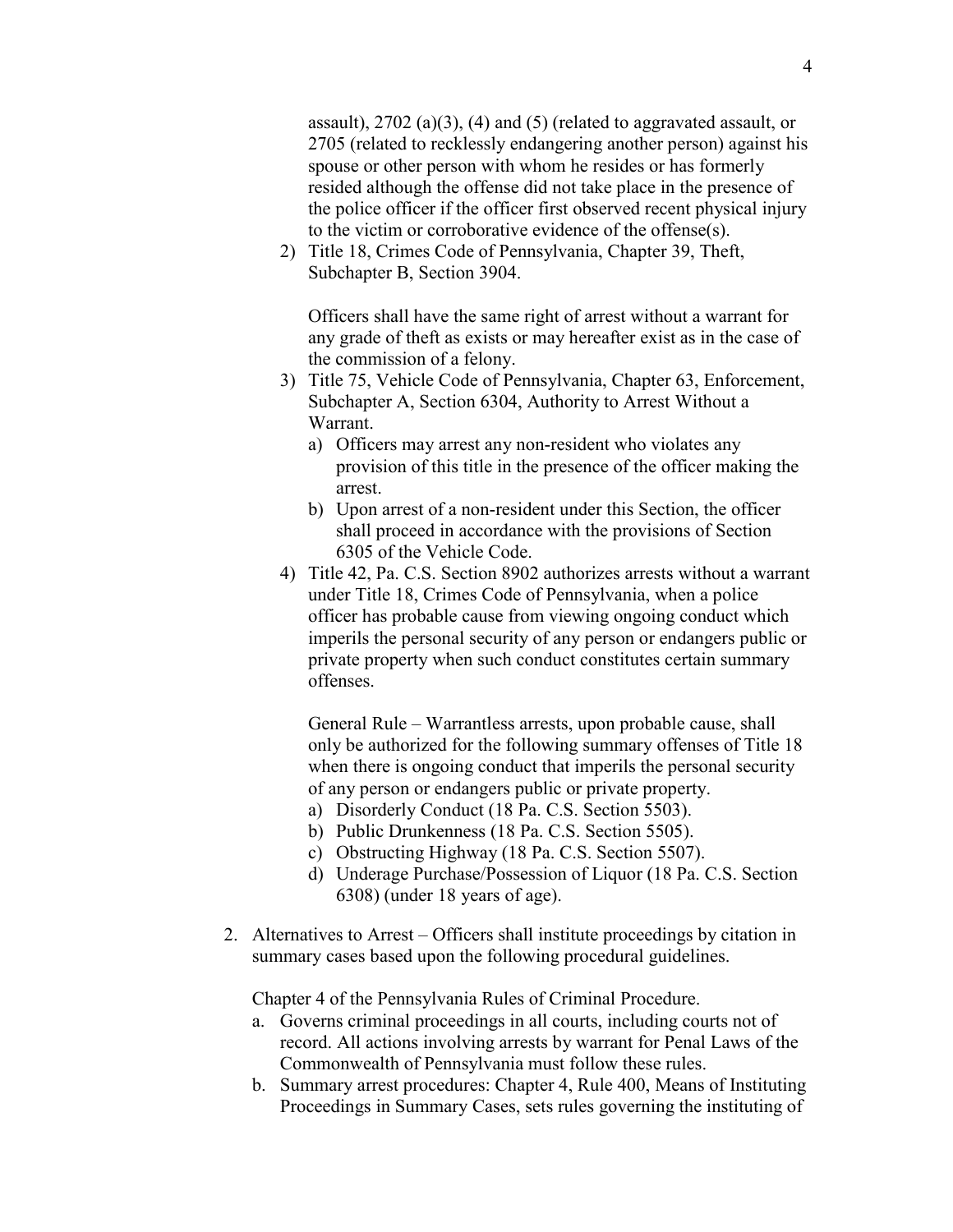summary proceedings against defendants.

"It is intended under these rules that a citation will be issued to the defendant except in exceptional circumstances (such as those involving violence, or the imminent threat of violence, or a danger that the defendant will flee). There may, however, be situations when it is not feasible to immediately issue a citation to the defendant; in these situations, the law enforcement officer would file a citation with the district justice."

- c. Chapter 4, Part (B)(1) Procedures When Citation is Issued to Defendant, sets rules governing the instituting of summary proceedings against defendants by issuing the citation to the defendant at the time of the offense.
- d. Chapter 4, Part (B)(1) Procedures When Citation is Filed, sets rules governing the instituting of summary proceedings against defendants by filing the citation against the defendant following the offense.
- 3. Officers shall institute proceedings in court cases by summons based upon the following procedural guidelines.

Chapter 5, the Pennsylvania Rules of Criminal Procedure.

a. Rule 509, Use of Summons or Warrant of Arrest in Court Cases provides for the charging a complaint by summons:

In cases which the offense is punishable by a sentence to imprisonment of not more than five years, except when:

- 1) Reasonable grounds exist to believe that the defendant will not obey a summons.
- 2) The identity of the defendant is unknown.
- b. In cases where the defendant had been arrested and is thereafter released pursuant to Rule 518, officers shall file a complaint against the defendant within five (5) days of the defendant's release. Thereafter a summons, not a warrant of arrest, shall be issued and the case shall proceed as provided for in Pa. Rules of Criminal Procedure.
- c. Affidavits of Probable Cause Shall be completed and attached to Criminal Complaints as required by statute or local rule.
- 4. In lieu of formal action, an officer may exercise discretion, consistent with the laws of the Commonwealth and the provisions of this Directive, and choose informal action to solve a given problem, such as referral, informal resolution, and written or verbal warning.
	- a. Referrals The officer shall offer referrals to other agencies and organizations when, in the officer's discretionary judgment, it is the most reasonable alternative for the offender and the violator.